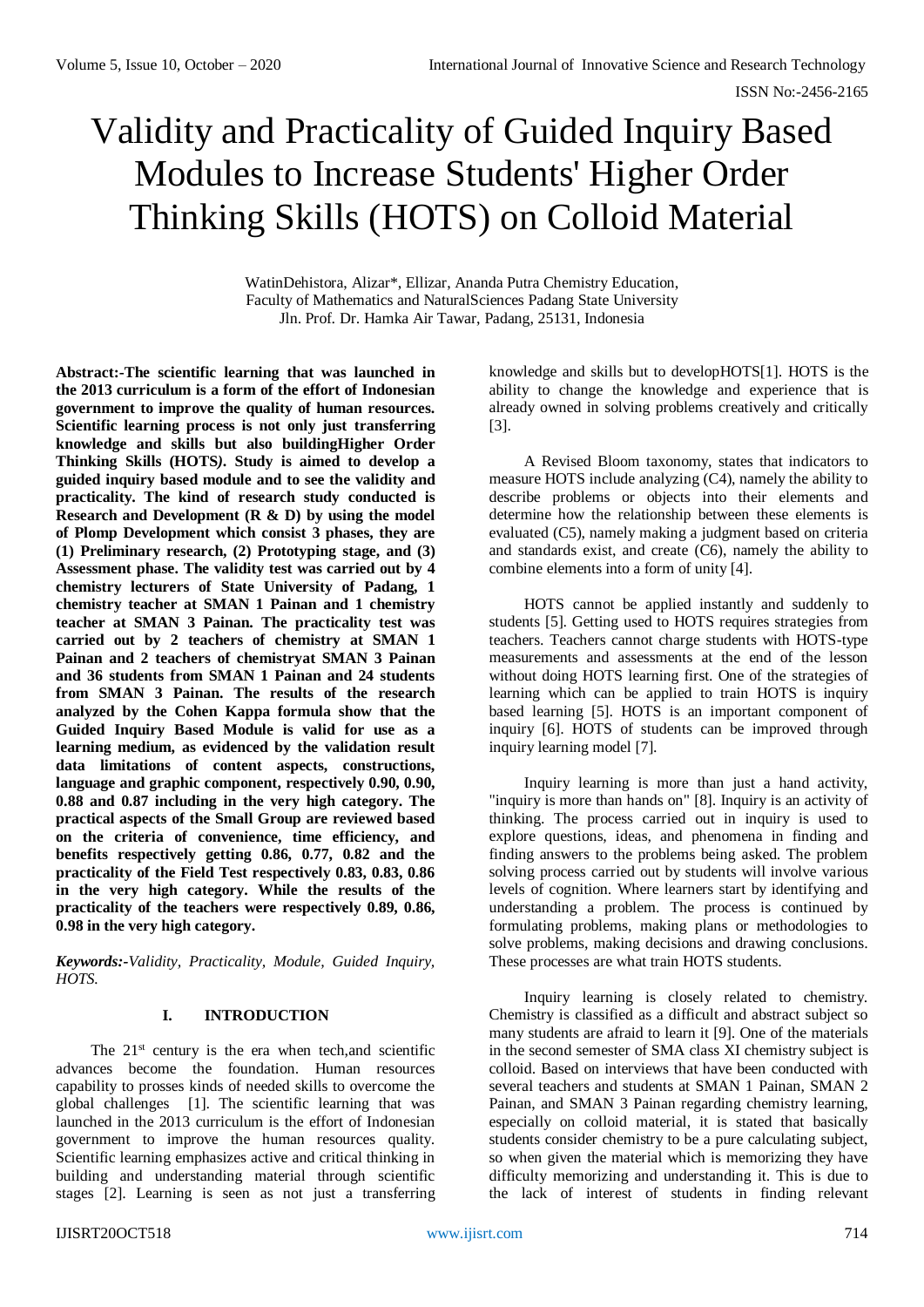information about the material, and the material that is read does not last long because students only memorize and remember without inherent understanding of the concepts of the material. Likewise with group discussions which are only dominated by clever and diligent students while other students still seem difficult to convey ideas due to a lack of understanding of the material [10].

Another problem that was found was that the teaching materials used had not included phases which guided students to discover the maximum concept required in revision of 2013 curriculum, but still emphasized the content of the material that presented learning material from beginning to end. This causes students not to be directly involved in building their own concepts or knowledge. In addition, the comprehension test questions that were given to students were still in the C1-C3 cognitive domain. This means that the students' thinking level is still at the Lower Order Thinking Skills (LOTS) level, which is a level often used in class to check, understand, and remember information.

One of the most effective inquiry learning models is guided inquiry [11]. This is in accordance with the statement that guided inquiry examination which is related the psychology of student at elementary and middle school, because the student still receive guidance in a certain process. [12]. From the data above can appropriate inquiry level in learning process for the student in high school in guided inquiry.

The inquiry model of learning must be supported by the existence of appropriate learning tools so that the teaching and learning process runs smoothly and optimally, including the use of modules. Inquiry-based modules are modules that involve inquiry steps in carrying out the learning process. A model of learning which teaches student to learn to discover, infer, arrange, solve the problems in which the process help the student to practice their HOTS[13].

## **II. RESEARCH METHOD**

This research uses research and development [14]. The development model applied is the Plom model advanced by TjeordPlom. This model consists of 3 main phases, they are (1) Preliminary research, (2) Prototyping stage, and (3) Assessment phase. [15].

The validator's assessment was resolved with applying Kappa moment.

moment kappa  $(k) = (P-Pe)/(1-Pe)$ 

Information:

- K : Kappa moment to indicates the product validity.
- P : Realized proportion is computed from dividing the number given by validator by the number of the highest score
- Pe : Unrealized proportion, computed mean of the maximum value minus the total score given by the validator divided by the maximum value

The level of validity of this module will be seen after the results of the kappa moment calculation are converted to the categories in the table below [16].

| <b>Intervals</b>  | Category    |
|-------------------|-------------|
| $0.81 - 1.00$     | Outstanding |
| $0.61 - 0.80$     | Excellent   |
| $0.41 - 0.60$     | Acceptable  |
| $0.21 - 0.40$     | Marginal    |
| $0.01 - 0.20$     | Deficient   |
| < 0.00            | Invalid     |
| .<br>$\tilde{\ }$ |             |

Table 1:- DecisionsCategories Moment of *Kappa*

# **III. RESULTS AND DISCUSSION**

The find of the development of a guided inquiry-based colloid module are portrayed as follows:

1. Preliminary Research

At this phase, preliminary research is fulfilled to develop guided inquiry-based modules. Preliminary research begins with needs analysis, curriculum analysis, and concept of analysis. The findings in this stage are applied as the basis for the initial design of the module. The results of the analysis are described as follows:

- 1) Colloid is material which is hard for students due to memorization involvement.
- 2) Teaching materials used by teachers such as the internet, worksheets / modules and textbooks have not been able to optimize the HOTS of students.
- 3) Teachers and students expect teaching materials that are equipped with innovative and attractive according to the learning objectives and can optimize the HOTS of students.

# 2. Prototyping Phase

Based on the findings of the preliminary research, a module is planned according to these results. The first design of this module is named Prototype I. The design of this module consists of a cover, a foreword, a table of contents, a list of pictures, the characteristics of the module, terms in laboratory activities, laboratory rules, chemical substances in the laboratory, introduction to laboratory equipment, dimensions of knowledge , instructions for using modules, competencies (KI, KD, indicator and objectives of learning), learning materials, student's activity sheet, student'sworksheets, key answer, and bibliography. Prototype I was carried out by self-evaluation with the aim of reviewing the completeness of the components that must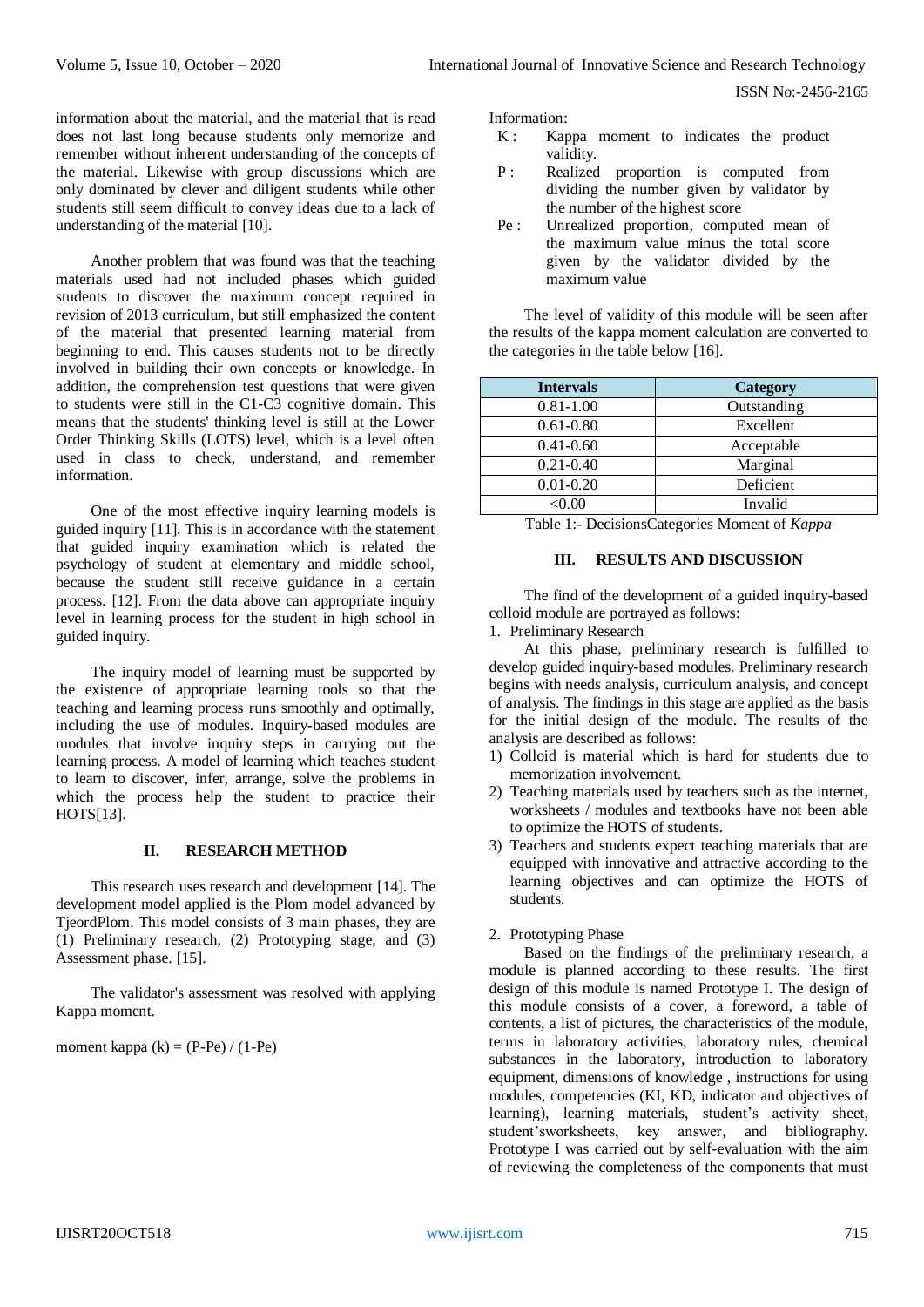be included in the guided inquiry module. Following are some views of the module components, see figures 1 and 2.



Based on the self evaluation results obtained Prototype II. Prototype was verified by skilful persons (lecturers and chemistry teachers) and individual assesment (one-to-one evaluation) was carried out with three students. After the revision was made, a prototype III was produced. Then the validator provides an assessment of the module on the validation sheet. The validation value given by the validator is then resolved using the moment of kappa. The results of the module validity resolved are summarized in Table 2.

| <b>Aspects assessed</b> | ĸ    | Category    |
|-------------------------|------|-------------|
| Component of content    | 0.90 | Excellent   |
| Componentof construct   | 0.90 | Outstanding |
| Component of language   | 0.88 | Outstanding |
| Component of graphic    | 0.87 | Outstanding |
| Average                 | 0.88 | Outstanding |

Table 2. Module Validation Result

Based on components of the feasibility of the module content have an average0.90 of kappa moment of with a very highly verified category. The categoryof kappa moment is very high indicating that inquiry basedguided colloid module to increase the HOTS of students developed in agreement with the core of competence, basic competence, indicators and competency achievement must be achieve indicator. The content of the module which contains material of learningin the form of facts, concepts, principles and procedures is scientifically correct in accordance with the 2013 curriculum guidance. In conclusion, the problems provided are to be investigated by students to lead other students to figure the concept is in agreement with the subject material taught. It is in accordance with the theory that its content of validity indicates the product developed in accordance with curriculum and based on ardent theoretical [17]. Validity of product in terms of content if they are appropriate with the need and component based on the latest scientific knowledge [15].

Based on the assessment of the construct components, the module an average 0.90 of kappa moment with highlyverified category. The assessment shows there is a systematic fit between the module preparation and guided inquiry model steps.Futhermore, the material is delivered sequentially based on the formulated indicators of achievement competency in order to make interrelationships between the consepts studied. This is appropriate with the opinion that constructthe validity of a product shows that the various element of the product are connected one and another in consistent relationship [17]. The product is said to be valid in terms of the construct if all components are consistently interrelated [15].

The validity of the module from the linguistic are an average 0.88 of kappa moment with a highly verified category. It indicates that the language used in the module is in accordance with good and correct Indonesian rules and could be understood confortability. In addition, text and pictures can be read clearly. This is consistent with the statement that the indicator valued by language including legibility,information clarity, suitability of writing Indonesian correctly rules and use of effective and efficient language [18].

In the graphic component, the module validity has a kappa moment value of 0.88 with a very high validity category. The graphic component shows the aspects of using type and font size, module layout, illustrations, images, designs and product colors that are developed so that the module is attractive as a whole [18]. The existence of visual images and symbols in the module can help students understand the concepts being learned [19].

Although the validity of the guided inquiry-based colloid module to increase the HOTS of the students produced was high, there were still several components that had to be fixed according to the suggestions given by the validator. One of the improvements suggested by the validator can be seen in Figures 3 and 4. From Figure 3 the validator suggests changing the appearance of learning objectives and in Figure 4 the validator corrects the image to make it clearer.

| E. Tujuan Pembelajaran                                                                                                                                                                                                                                                                                                                                                                                                                                                                                                                                | <b>E.</b> Tujuan Pembelajaran                                                                                                                                                                                                                                                                                                                                                                                                                                                                                                                                                                                                                                                                                                                                                                                                                                                                |  |
|-------------------------------------------------------------------------------------------------------------------------------------------------------------------------------------------------------------------------------------------------------------------------------------------------------------------------------------------------------------------------------------------------------------------------------------------------------------------------------------------------------------------------------------------------------|----------------------------------------------------------------------------------------------------------------------------------------------------------------------------------------------------------------------------------------------------------------------------------------------------------------------------------------------------------------------------------------------------------------------------------------------------------------------------------------------------------------------------------------------------------------------------------------------------------------------------------------------------------------------------------------------------------------------------------------------------------------------------------------------------------------------------------------------------------------------------------------------|--|
| 1. Peserta didik dapat meneklasifikasikan suspensi kasar, larutan sejati dari<br>koloid.<br>2. Peserta didik dapat menganalisis jenis koloid berdasarkan fase terdispersi<br>dan fase pendispersi<br>3. Peserta didik dapat menganalisis sifat-sifat koloid (effek Tyndall, gerak<br>Brown, dialisis, elektroforesis, koagulasi).<br>4. Peserta didik dapat menjelaskan koloid liofob dan liofil.<br>5. Peserta didik dapat menganalisis peranan koloid di industrikosmetika<br>makanan dan farmasi.<br>6. Peserta didik dapat membuatn produk koloid | Melalui modul pembelajaran berbasis inkuiri terbimbing peserta didik diharapkan<br>mampu mengklasifikasikan suspensi kasar, larutan sejati dan koloid melalui gambar<br>iyang disajikan dalam modul dengan benar. Peserta didik diharapkan mampu<br>menganalisis jenis koloid berdasarkan fase terdispersi dan fase pendispersi melalul<br>gambar dan contoh dalam kehidupan sehari-hari dengan benar. Peserta didik<br>diharapkan mampu menganalisis sifat-sifat koloid (effek Tyndall, gerak<br>Brown, dialisis, elektroforesis, koagulasi) melalui gambar vang disajikan dalam<br>modul dengan benar. Peserta didik diharapkan mampu menjelaskan koloid liofob<br>dan liofil dengan benar. Peserta didik dapat menganalisis peranan koloid di<br>industri kosmetik, makanan dan farmasi dengan benar, serta peserta didik<br>diharapkan mampu membuat produk koloid yang ada dikehidupan. |  |
| Before revision<br>(a)                                                                                                                                                                                                                                                                                                                                                                                                                                                                                                                                | After revision<br>(b)                                                                                                                                                                                                                                                                                                                                                                                                                                                                                                                                                                                                                                                                                                                                                                                                                                                                        |  |
| Figure 3. Display Competency Achievement Indicators (a)                                                                                                                                                                                                                                                                                                                                                                                                                                                                                               |                                                                                                                                                                                                                                                                                                                                                                                                                                                                                                                                                                                                                                                                                                                                                                                                                                                                                              |  |
| Before and (b) After Revision                                                                                                                                                                                                                                                                                                                                                                                                                                                                                                                         |                                                                                                                                                                                                                                                                                                                                                                                                                                                                                                                                                                                                                                                                                                                                                                                                                                                                                              |  |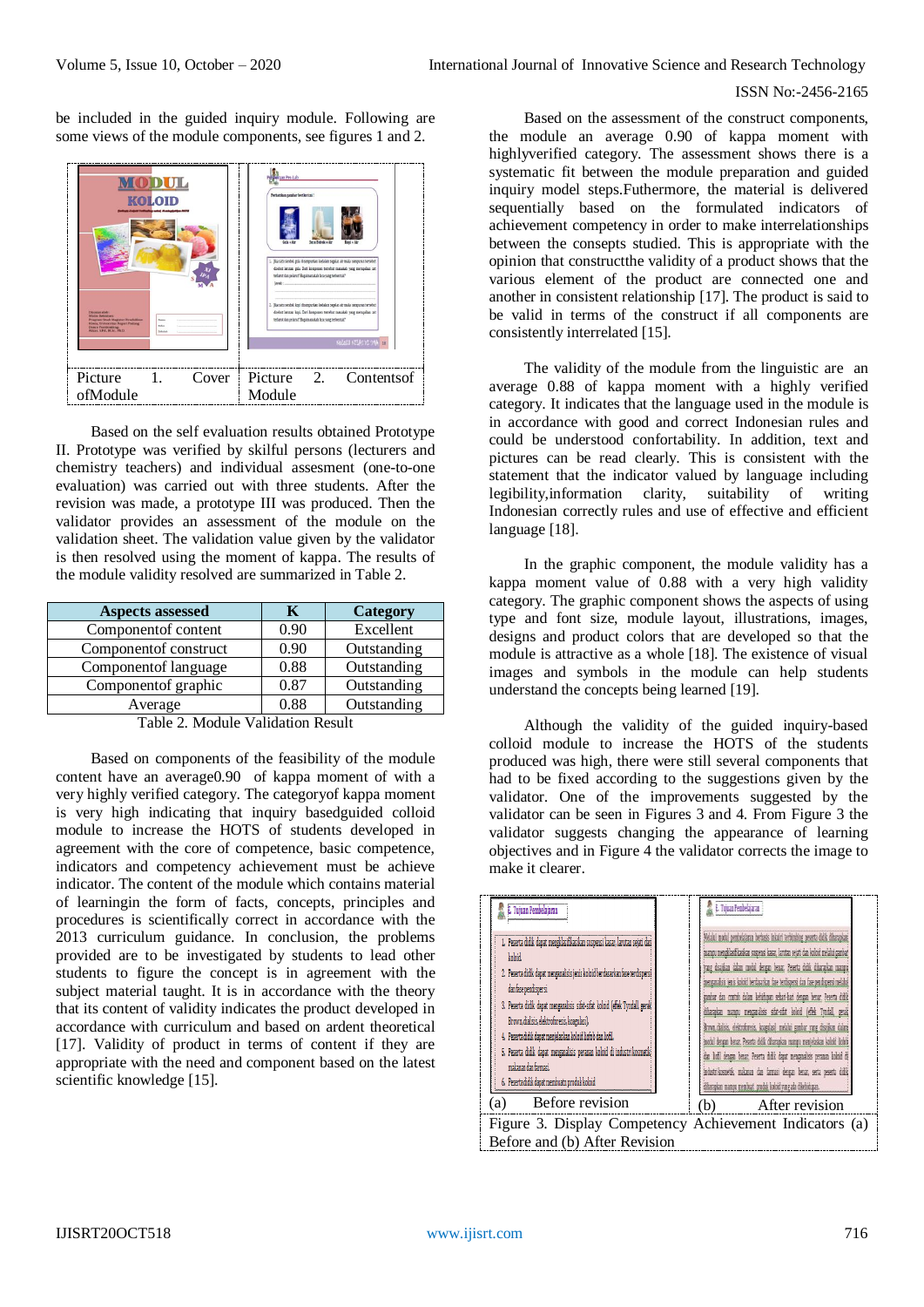

Figure 4. Display of data collection and organization stages (a) Before and (b) After Revision

Furthermore, a small group evaluation was conducted on prototype III. Small group evaluations are carried out to see the practice of the modules developed before they are tried out in field tests. In this evaluation there were 9 students with low, medium, and high abilities. The practical results are listed in Table 3.

| <b>Aspects assessed</b> |      | Category  |
|-------------------------|------|-----------|
| Ease of use             | 0.86 | Excellent |
| Efficiency of time      | 0.77 | Excellent |
| <b>Benefits</b>         | 0.82 | Excellent |
| Average                 | 0.82 | Excellent |
|                         |      |           |

Table 3. Small Group Practices

The result of small group practicality analyzed with the kappa moment were 0.82 with aexcellentcategory.

#### *3. Assessment Phase*

An evaluation of small group a Prototype IV is obtained and will be used for the Field Test. The trials of large group at 2 Painan State Senior High Schools, namely Painan 1 Public High School (low criteria) and Painan 3 High Schools (high criteria). The results of the Field Test are summarized in Table 4.

| <b>Aspects assessed</b>                                               | K    | <b>Category</b> |
|-----------------------------------------------------------------------|------|-----------------|
| Ease of use                                                           | 0.83 | Excellent       |
| Efficiency of time                                                    | 0.83 | Excellent       |
| <b>Benefits</b>                                                       | 0.86 | Excellent       |
| Average                                                               | 0.82 | Excellent       |
| $-$<br>$\blacksquare$<br>-- - -<br>$\alpha$ and $\alpha$ and $\alpha$ |      |                 |

Table 4. Practicality of Field Test

The student response questionnaire was filled in by 60 people. The acquisition of an average of kappa moment for practicality from the response of student questionnaire was 0.82 with anaxcellent category. Then the practicality by the teacher is summarized in table 5.

| <b>Aspects assessed</b>                                                                                                                     |      | <b>Category</b> |
|---------------------------------------------------------------------------------------------------------------------------------------------|------|-----------------|
| Ease of use                                                                                                                                 | 0,89 | Very High       |
| Time efficiency                                                                                                                             | 0,86 | Very High       |
| <b>Benefits</b>                                                                                                                             | 0,98 | Very High       |
| Average                                                                                                                                     | 0.91 | Very High       |
| $\mathbf{m}$ and $\mathbf{r}$ is $\mathbf{n}$ and $\mathbf{r}$ is a $\mathbf{m}$ and $\mathbf{n}$ is a set of $\mathbf{n}$ and $\mathbf{n}$ |      |                 |

Table 5. Results of Teacher Practicality

The questionnaireof the teacher response conducted by 4 teachers of chemistry. The average kappa moment for practicality from the teacher'squestionnaire response is 0.91 with an axcellent category practicality, meaning that the guided inquiry-based colloid module developed is used by teacher practically and learning process.

## **IV. CONCLUSION**

Guided inquiry-based modules on colloid material developed are valid and practical for use in learning.

# **REFERENCES**

- [1]. Kemendikbud, *Modul Penyusunan Soal Higher Order Thinking Skill (HOTS)*. Jakarta: Direktorat Pembinaan SMA Ditjen Pendidikan Dasar dan Menengah, 2017.
- [2]. E. Jalius, *Pengembangan Program Pembelajaran*. Padangx: UNP Press, 2009.
- [3]. H. Dinni, "HOTS (Higher Order Thinking Skill) dan Kaitannya dengan Kemampuan Literasi Matematika," *J. Prism.*, vol. 1, no. 1, pp. 170–176, 2018.
- [4]. A. P. et al Anderson L, Krathwohl D, *A TaXIonomy for Learning, Teaching, and Assessing: A revision of Bloom's TaXIonomy of Educational Objectives*. New York: Pearson, Allyn & Bacon, 2002.
- [5]. R. A. Nugroho, *Kemapuan Berpikir Tingkat Tinggi: Konsep, Pembelajaran, Penilaian, dan Soal-soal*. Jakarta: PT Gramedia., 2018.
- [6]. L. Wright, J., and Burrows, *Critical Inquiry and Problem Solving in Physical Education*. London: Routledge, 2004.
- [7]. M. Kostelníková, M., and Ožvoldová, "Inquiry in Physics Classes by Means of Remote EXIperiments," *Procedia - Soc. Behav. Sci.*, no. 89, pp. 133-138., 2013.
- [8]. M. Fowler, *UML Distilled 3th E, Panduan Singkat Bahasa Pemodelan Objek Standar*. Yogyakarta: Andi, 2005.
- [9]. Kasmadi dan Indraspuri, "'Pengaruh Penggunaan Artikel Kimia Dari Internet pada Model Pembelajaran Creative Problem Solving terhadap Hasil Belajar Kimia Siswa SMA,'" *J. Inov. Pendidik. Kim.*, vol. 1, no. 1, pp. 574–581, 2016.
- [10]. R. K. C. dan E. S. Jansoon, Ninna, "'Understanding Mental Models of Dilution in Thai Students'.," *Int. J. Environ. Sci. Educ.*, vol. 4, no. 2, pp. 147–168, 2009.
- [11]. dan M. H. T. Buck, Laura B., Stacey Lowery Bretz, "Characterizing the Level of Inquiry in the Undergraduate Laboratory," *J. Coll. Sci. Teach.*, pp. 52–58, 2008.
- [12]. Y. Abidin, *Desain Sistem Pembelajaran dalam Konteks Kurikulum 2013*. Bandung: Refika Aditama, 2014.
- [13]. S. E. S. dan S. K. 2010. Kristianingsih, "Peningk atan Hasil Belajar Siswa Melalui Model Pembelajaran Ink uiri Dengan Metode Pictorial Riddle Pada Pokok Bahasan Alat-Alat Optik Di SMP," *J. Pendidik. Fis. Indones. n*, vol. 2, no. 2, pp. 10–13, 2010.
- [14]. Sugiyono, *Metode Penelitian Pendidikan*. Bandung: Alfabeta.